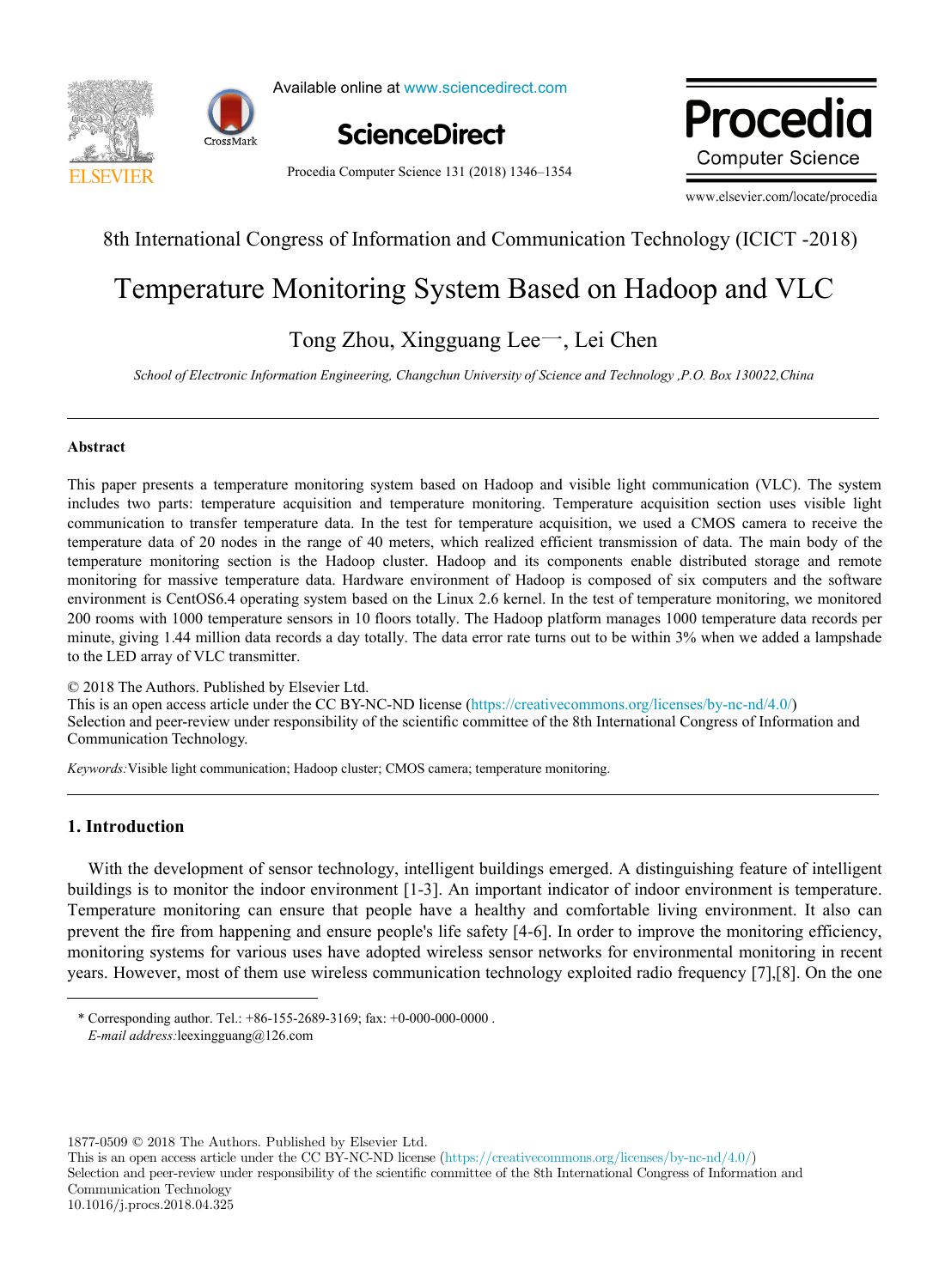hand, RF spectrum resources are quite limited [9]. On the other hand, radio frequency communication will produce electromagnetic interference, which may cause potential safety problems in electromagnetic sensitive places. And long-term usage of radio frequency communication may damage human health [10],[11]. Therefore, it is necessary to establish a new communication method that is green. Visible light communication can meet just these needs.

Visible light communication is a wireless communication technology using the visible light spectrum from 380 to 780nm. Since the signal of VLC is the same as natural light, it does not have harmful effects. VLC have unlicensed visible light spectrum more than 300THz bandwidth to use [12-14]. Transmitters for VLC are high-speed flashing light sources and the most commonly used light source is the LED. The receiver of VLC is light-sensitive element such as photo diode and CMOS image sensor. Ubiquitous lighting facilities guarantee that simultaneous illumination and visible light communication can be supported. So we use VLC to transmit temperature data.

On the other hand, with the development of technology in Internet of Things, the number of nodes increase gradually in the sensor network. These sensors will generate a lot of data every moment. The traditional computing platform that is centralized can not realize the demand of big data to calculating [15],[16]. So we built a big data platform for temperature based on Hadoop. Hadoop is a distributed computing framework which has two core elements: HDFS and Mapreduce. It allows for processing of large data sets across clusters of computers. HDFS can realize distributed storage of temperature big data and Mapreduce can proceed parallel computing.

#### **2. Introduction**

#### *2.1. VLC temperature acquisition device*

#### *2.1.1. Overall block diagram of acquisition equipment*

In this paper, the temperature acquisition device uses Samsung's S3C2440 as a device controller, and consists of a temperature Sensor circuit, a Power Management module, a clock circuit, a reset circuit, a program download and an LED drive circuit. Fig. 1 shows the overall block diagram. The S3C2440 is responsible for the reception of temperature data, realization of encoding algorithm and generation of LED driving signal. The power management module is responsible for supplying power to all parts of the equipment, where the input voltage is the 12V from the output voltage of the switching power. The output voltage is the 3.3V and 5V voltage converted by the voltage conversion chips, AMS1117-3.3V and LM2596. The clock circuit and reset circuit provide the necessary conditions for the normal operation of the system. The sensor circuit is used to obtain the temperature information of each node. LED driver circuit and LED array consist of a transmitter for visible light communication, used to send the acquired temperature data.



Fig. 1. The overall block diagram of acquisition device.

#### *2.1.2. Temperature sensor*

Five temperature sensors are arranged at each node. Taking a room as an example, five sensors are arranged at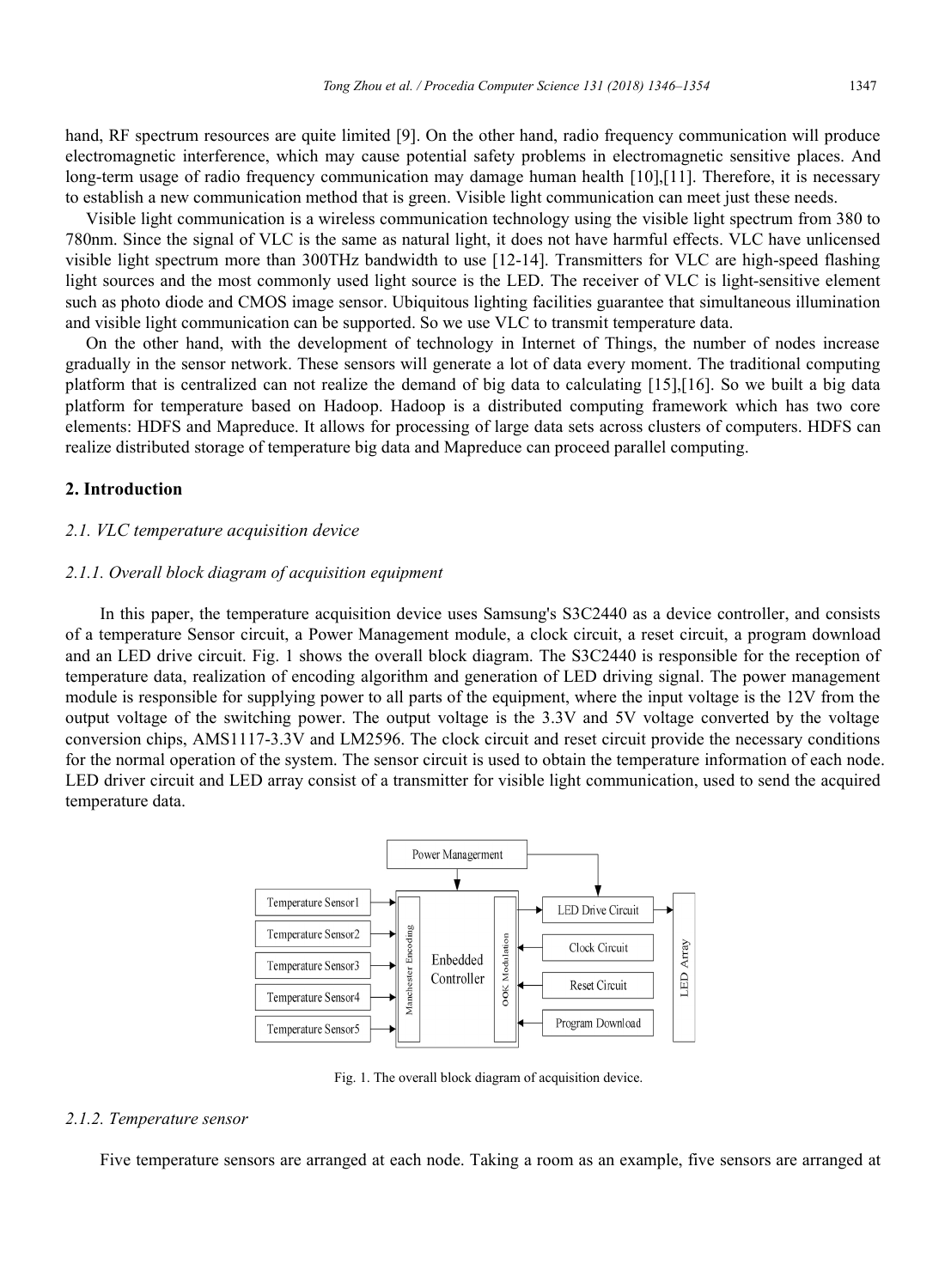the four corners and the center of the room respectively. The average of 5 sensors reflects the room's temperature information. This paper uses DS18B20 as the temperature sensor, which adopt 1-wire to communicate. Reading temperature data can be achieved by only one line. The range varied -55 ℃ to +125 ℃ can be measured by the temperature sensor, where the accuracy is  $\pm$  0.5 °C. The circuit shown in Fig. 2.



Fig. 2. The circuit of temperature sensor.

### *2.1.3. LED light source*

As the high-power LED own high heat and its intensity is exceptionally strong, so this paper uses the LED array as the light source, which is composed of the low-power LEDs. Light source array shown in Fig. 3.



Fig. 3. the LED array

LED model is NSPW510DS-D1, the luminous principle is that blue LED drive yellow phosphor to produce white. Due to the delay effect of the phosphor, the modulation bandwidth of the LED is limited to a certain range, which is only a few Mhz. However, it is sufficient for the transmission of temperature data. So this paper chose NSPW510DS-D1 as LED. The standard drive current of LED is 20mA. This paper uses the high-speed LED driver ML6633 to drive the LED. The ML6633 is commonly used for optical fiber communications with data rates up to 200Mbps. It supports programmable current to output, which is up to 82mA. The driving circuit based on ML6633 is shown in Fig. 4 According to data sheet, the drive current of LED is given by

$$
I_{LED} = \frac{2V}{R_2} \tag{1}
$$

Because standard drive current of NSPW510DS-D1 is 20mA, so when the resistance is set to 100ohms, which meet the current demand.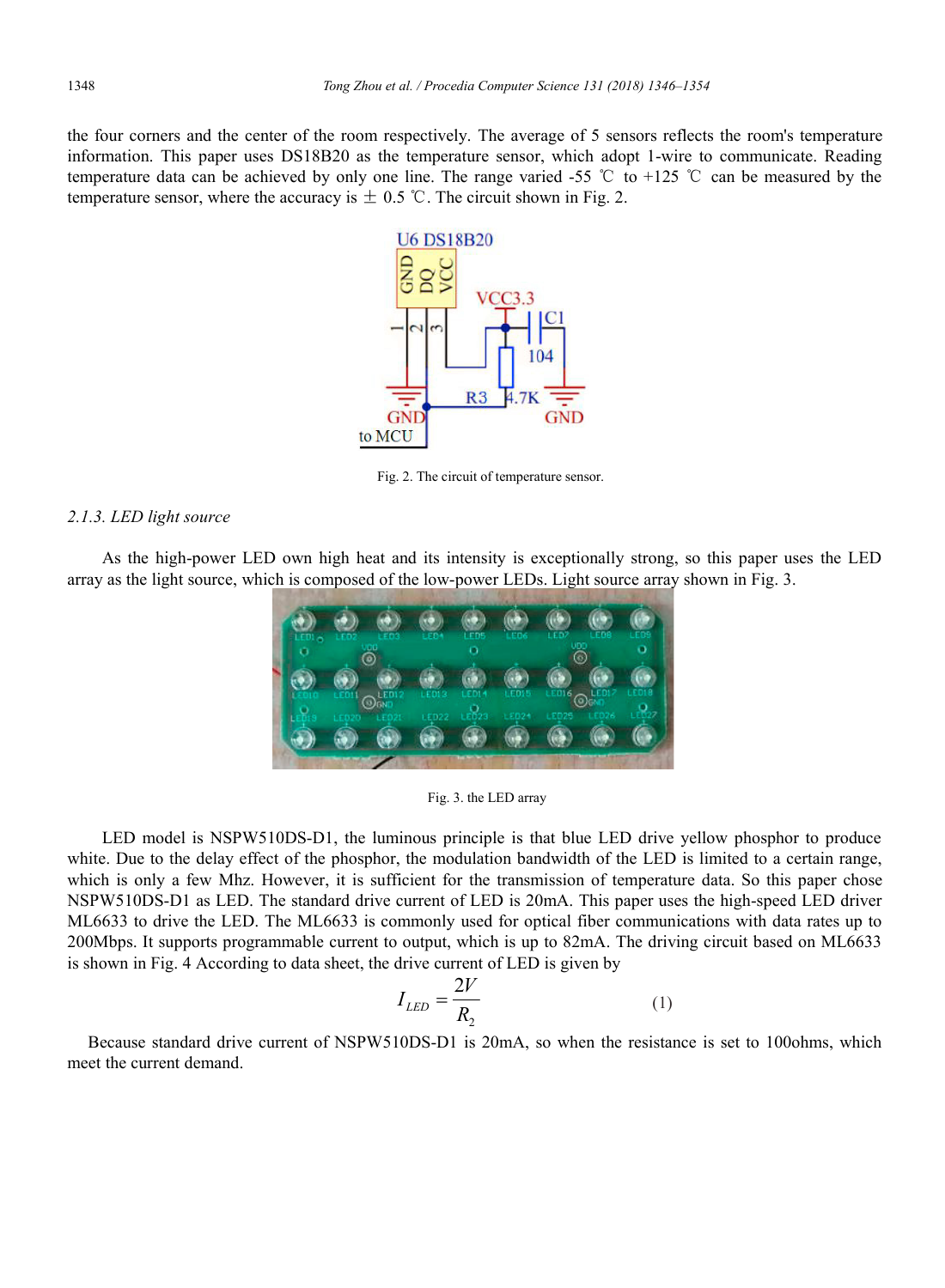

Fig. 4. The circuit of LED driver.

#### *2.2. Temperature big data platform*

The temperature acquisition device in this paper uses VLC to transmit temperature data. The receiving device of VLC is a CMOS camera, and the image sensor of the camera is composed of a large number of pixel arrays. When an image sensor is imaging an object in space, objects in different positions will be imaged on different pixel units. The independence of the pixels allows the same camera to simultaneously receive information sent by multiple light sources.







Fig. 5 shows a scene that a single camera shoot multiple light sources simultaneously. Each light source in this figure can serve as a sending device for each temperature collecting node. The camera simultaneously images each light source, and then analyzes the temperature data sent by each node through the light and dark information of the light source. Through the rational layout of the light source, a camera can receive the temperature data of each node in a floor. However, when the temperature monitoring scope increases and the number of nodes for temperature acquisition increases, a single processor chip or a single computer can not store and analyze the collected mass temperature data. Therefore, this paper builds a big data platform for temperature by Hadoop. Take building monitoring scenario as an example, the schematic diagram of big data platform for temperature is shown in Fig. 6. Through the temperature acquisition terminal accessed Hadoop cluster, the large amounts data of temperature can be stored and analyzed. The process exploit distributed storage and parallel computing power, which is provided by Hadoop cluster.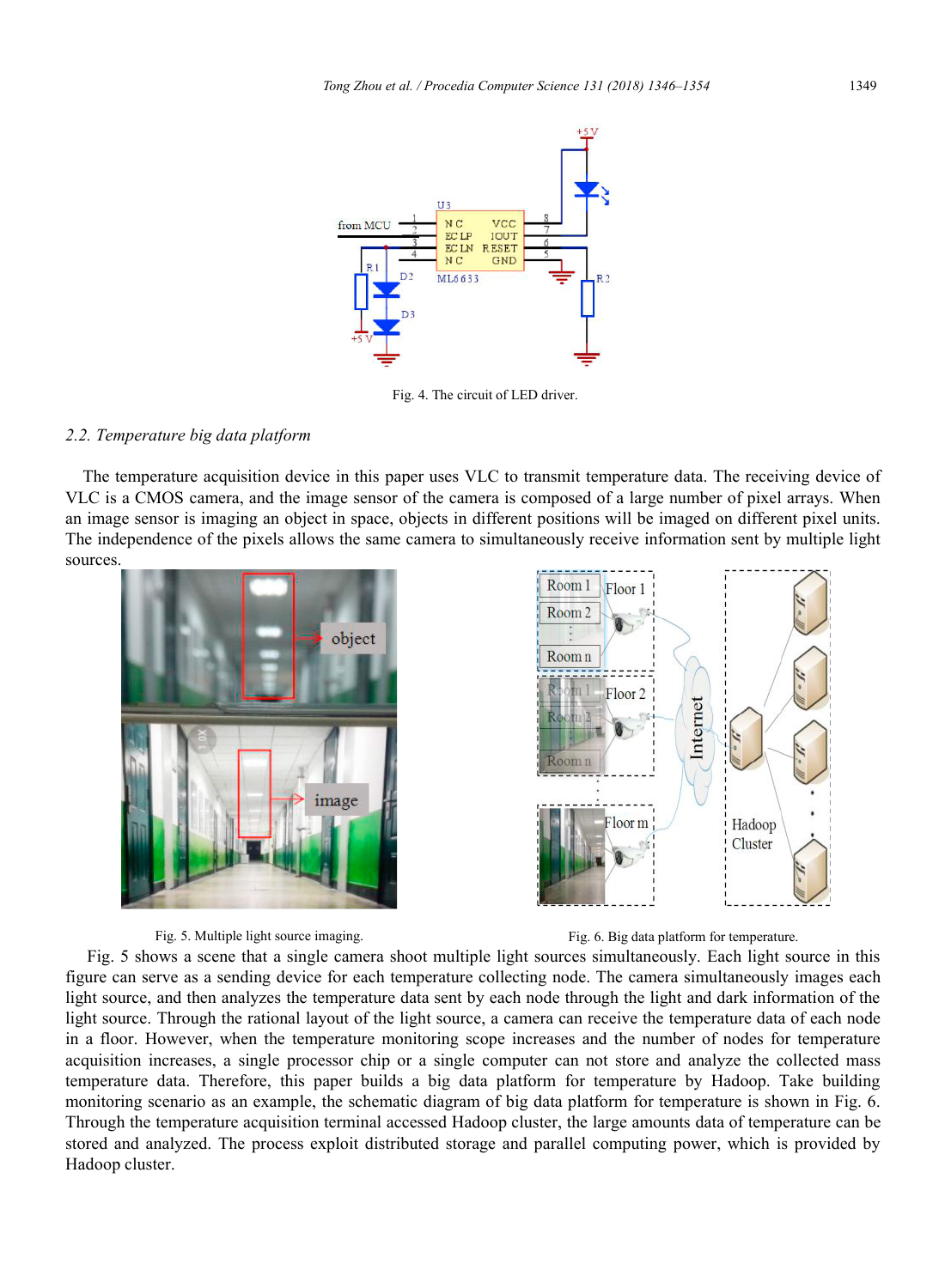### **3. Data analysis algorithm**

The temperature data of acquisition equipment is transmitted by VLC. The receiving device of VLC is a camera. The video stream taken by the camera is subjected to image processing operations to restore the transmitted temperature data. However, image processing is a large matrix operation, the calculation is especially large. This can cause delays by communication and place high demands on the performance of the processor. So it is important to choose the right algorithm to avoid complex calculations. When we receive the temperature data, we only use the gray value of a few pixels to analyze the data. There is no complicated image processing, which ensures that the communication speed of the whole system will not be affected by the image processing. As the algorithm involves only simple image processing operations, so the embedded chip can handle the whole algorithm. The steps of the algorithm are as follows:

Step1. Open the VLC receiver's camera and receive the video stream.

Step2. Extract the ROI region of the image frame according to the preset position parameters of LED lamp.

Step3. Convert the ROI images to grayscale images.

Step4. Read the gray value of 8-adjacent areas of the center pixel.

Step5. Remove the maximum value and minimum value, then calculate the average of the remaining data.

Step6. Set suitable threshold according to the lighting environment and convert the average to 0&1 code value.

Step7. Decodes the 0&1 code stream as temperature data.



Fig. 7. Data analysis process (the first three steps).

Table 1.Data analysis process (the last four steps).

| Case                           | Light                                      | Shade                           |
|--------------------------------|--------------------------------------------|---------------------------------|
| Gray value of 8-adjacent areas | 255, 255, 255, 255,<br>255, 255, 255, 255. | 49, 49, 70, 49,<br>49,84,49,49. |
| Average                        | 255                                        | 56                              |
| Binarization                   |                                            | $\theta$                        |
| Receive data                   |                                            | $\theta$                        |

Though each pixel of lamp's image can reflect the lighting and extinguishing of LED, we select the 8-adjacent area of the center pixel as the data analysis area and remove the maximum value and minimum value. So it avoids data reception errors caused by individual pixel deviation. Fig. 7 and Table 1 show the implementation of the algorithm. In fig. 7, the images on the top row are in the case that LED lamp is on and the images on the top row are in the case that LED lamp is off. The first column is the result of Step1. The second column is the result of Step2. The third column is the result of Step3. Table 1 shows the remaining steps. Through these steps, we can parse out the value sent by the transmitter.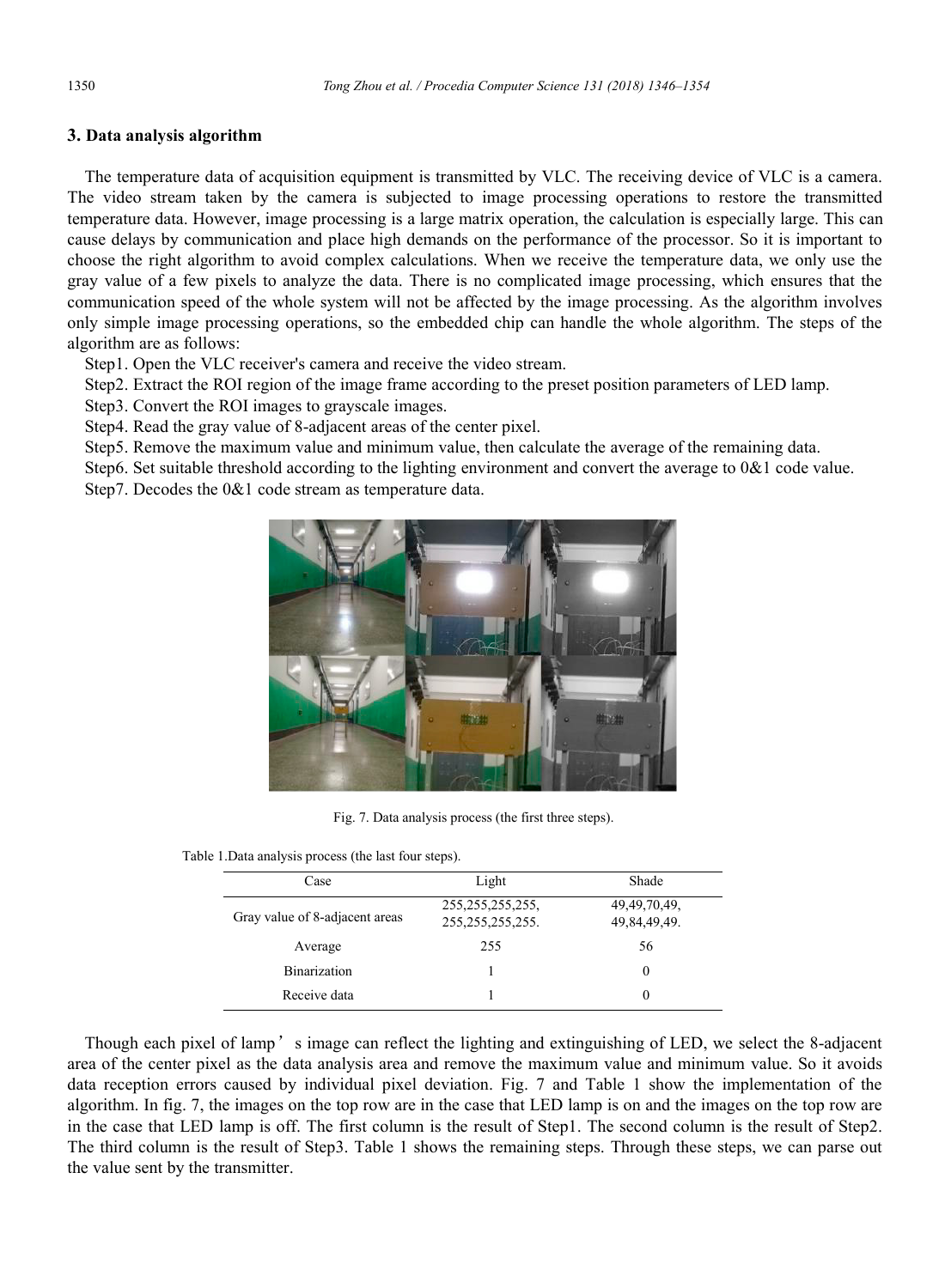#### **4. Experimental Setup and Results**

#### *4.1. VLC temperature acquisition test*

We tested the temperature monitoring device according to the scenario shown in Fig. 8. Launch equipment is LED lamp and receiving equipment is camera. The distance between transmitter and receiver is 2m. At the transmitting end, the data from temperature sensor collected in the controller turn into a LED drive signal after Manchester encoding and OOK modulation, which control LED flashing. At the receiving end, the high frame rate camera shoots the LED lamp at a frame rate of 120fps that come from the transmitting end. Since the relative position of the transmitter and the receiver is known previously and remains unchanged, the pixel at the lamp center which images on the image sensor is known. The pixel's row coordinates and column coordinates is stored in the configuration file in advance. The above algorithm is then used to analyze the temperature data.



Fig. 8. The LED array.

We developed corresponding application program on the receiver, as shown in Fig. 9. The camera displays the image on the receiver's LCD after capturing the image. The LCD also shows a magnified image of the lamp. The data analysis algorithm calculates the temperature data sent by the transmitter and displays it on the thermometer controls and the digital tube controls.

#### *4.2. Hadoop temperature monitoring test*

In order to monitor a wide range of temperatures, it is often necessary to arrange a large number of temperature sensors. Each temperature sensor forms a sensor network and gathers the collected temperature data to the data center. When the sensor nodes are large, every moment will produce massive temperature data. In order to store and process large amounts of data, we set up a large data platform for temperature. In this paper, the big data platform is based on the Apache Foundation's Hadoop framework. We used 6 computers to build a Hadoop cluster, of which one was Namenode, one was used as Secondarynamenode to ensure that the system operation is reliable, and the other four were configured as Datanode. The hardware parameters of each computer in the cluster are shown in Table 2, the software parameters are shown in Table 3, and the network parameters are shown in 4.

| Table 2. The hardware parameters of each computer. |  |  |  |
|----------------------------------------------------|--|--|--|
|                                                    |  |  |  |

| Node type  | One master                   | <b>Five Slave</b>             |  |  |
|------------|------------------------------|-------------------------------|--|--|
| <b>CPU</b> | Intel(R) Corei $7-67004$ GHz | Intel(R) Corei 5-3470 3.2 GHz |  |  |
| Memory     | 8G                           | 4G                            |  |  |
| HDD        | 1T                           | 1T                            |  |  |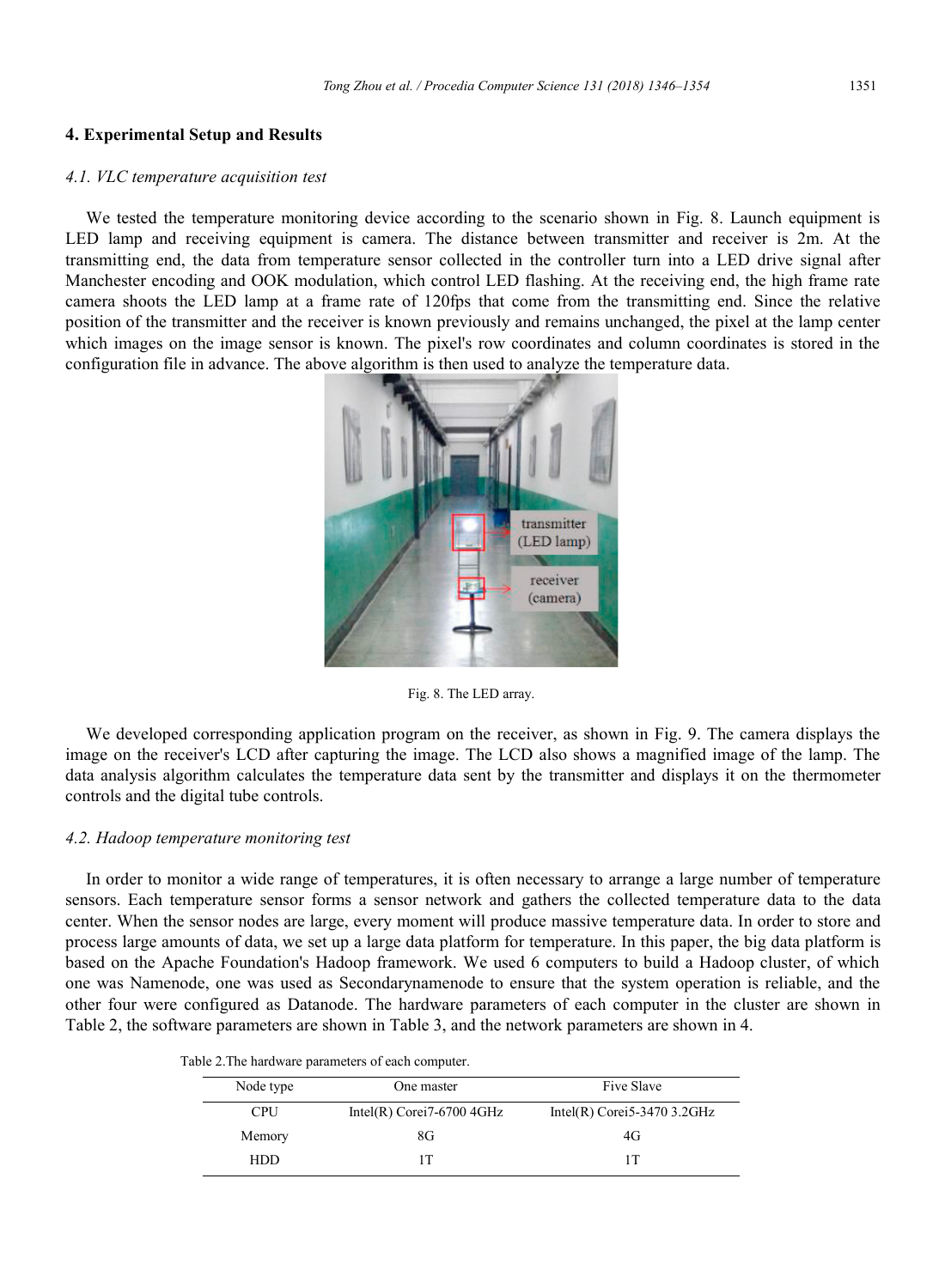| One master                   | Five Slave<br>Intel(R) Corei 5-3470 3.2 GHz |  |
|------------------------------|---------------------------------------------|--|
| Intel(R) Corei $7-67004$ GHz |                                             |  |
| 8G                           | 4G                                          |  |
| 1Т                           | 1Т                                          |  |

#### Table 4.The network parameters of each computer.

| Host name | IP address   | <b>Function</b>           |
|-----------|--------------|---------------------------|
| min1      | 10.26.124.60 | Master, Namenode          |
| mini02    | 10.26.124.61 | Slave, Secondary-Namenode |
| min103    | 10.26.124.62 | Slave, Datenode           |
| min104    | 10.26.124.63 | Slave, Datenode           |
| min105    | 10.26.124.64 | Slave, Datenode           |
| min106    | 10.26.124.65 | Slave, Datenode           |

The place of temperature monitoring is a 10-storey school building with 20 rooms on each floor and five temperature sensors in each room, which have its own ID. Those sensors collects temperature data at once every minute. The VLC transmitter also sends the corresponding sensor ID while sending the temperature data. So every minute 1000 data records collecting from sensors was uploaded to the Hadoop platform and the total amount of data records a day is 1.44 million. Due to the high cost of large-scale VLC temperature acquisition equipment under test conditions, we prepared 20 sets of equipment to collect data from each floor at different times. The data is then uploaded to the Hadoop as data for each floor at a time to verify the performance of the big data platform for temperature. We visited HDFS using a browser via the port number of 50075. Fig. 10 shows the temperature data for each node in HDFS. By looking up the sensor ID, we can monitor the temperature of the corresponding room.



*4.3. Reliability test*

| File: /temp01.txt |                                                  |                                       |                 |              |  |  |
|-------------------|--------------------------------------------------|---------------------------------------|-----------------|--------------|--|--|
| Goto:/            |                                                  |                                       | 90 <sup>°</sup> |              |  |  |
|                   | Go back to dir listing<br><b>View Next chunk</b> | <b>Advanced view/download options</b> |                 |              |  |  |
| x<br>1            | $1 - 1$<br>$1 - 1$                               | $1 + 1$<br>$1 - 1 - 2$                | 2.0, 0<br>27.8  | x<br>2       |  |  |
| 1                 | $1 - 1$                                          | $1 - 1 - 3$                           | 25.7            | 3            |  |  |
| 1                 | $1 - 1$                                          | $1 - 1 - 4$                           | 27.9            | $\mathbf{4}$ |  |  |
| 1                 | $1 - 1$                                          | $1 - 1 - 5$                           | 23.5            | 5            |  |  |
| 1                 | $1 - 2$                                          | $1 - 2 - 1$                           | 22.7            | 6            |  |  |
| 1                 | $1 - 2$                                          | $1 - 2 - 2$                           | 23.4            | $\tau$       |  |  |
| 1<br>$\mathbf{1}$ | $1 - 2$<br>$1 - 2$                               | $1 - 2 - 3$<br>$1 - 2 - 4$            | 26.6<br>28.4    | 8<br>9       |  |  |
| 1                 | $1 - 2$                                          | $1 - 2 - 5$                           | 25.5            | 10           |  |  |
| $\mathbf{1}$      | $1 - 3$                                          | $1 - 3 - 1$                           | $23 -$          | 11           |  |  |
| 1                 | $1 - 3$                                          | $1 - 3 - 2$                           | 20.7            | 12           |  |  |
| 1                 | $1 - 3$                                          | $1 - 3 - 3$                           | 26              | 13           |  |  |
| 1<br>1            | $1 - 3$<br>$1 - 3$                               | $1 - 3 - 4$<br>$1 - 3 - 5$            | 29.2<br>27.7    | 14<br>15     |  |  |
|                   |                                                  |                                       |                 |              |  |  |
| 1                 | $1 - 4$                                          | $1 - 4 - 1$                           | 26.2            | 16           |  |  |
| 1<br>1            | $1 - 4$<br>$1 - 4$                               | $1 - 4 - 2$<br>$1 - 4 - 3$            | 29<br>22.7      | 17<br>18     |  |  |
| $\mathbf{1}$      | $1 - 4$                                          | $1 - 4 - 4$                           | 20.9            | 19           |  |  |
| 1                 | $1 - 4$                                          | $1 - 4 - 5$                           | 20.9            | 20           |  |  |
| 1                 | $1 - 5$                                          | $1 - 5 - 1$                           | 26              | 21           |  |  |
|                   | $1 - 5$                                          | $1 - 5 - 2$                           | 29.8            | 22           |  |  |

Fig. 9. The application program of temperature acquisition. Fig. 10. The result of temperature monitoring in HDFS.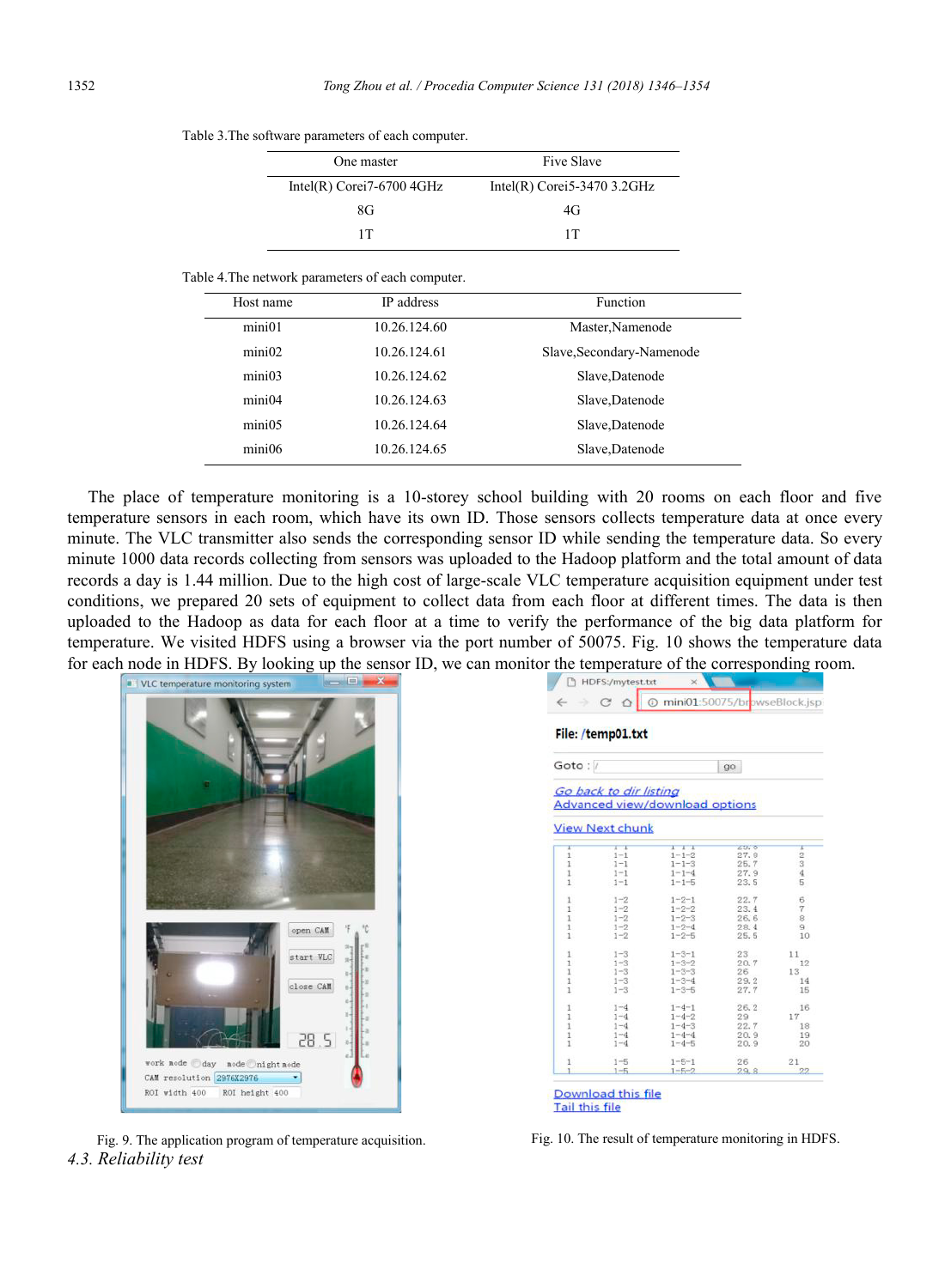When the number of nodes used to collect the temperature increases, the distance between the farthest VLC transmitter and the camera will inevitably increase, and the image of the LED lamp on the image sensor will become smaller. The area that is far away from the lamp center enter the 8-adjacent area of the center pixel. It was shown in the Fig. 11. Grayscale difference will result in data analysis error. In order to reduce the error of data analysis, We added a cream white lampshade to the led panel as show in the Fig. 12.



Fig. 11. Data analysis area of led panel.



Fig. 12. Data analysis area of led panel (with lampshade).

We tested the error rate for temperature monitoring in both cases above. The number of nodes monitored gradually increased from 20 to 200. When the number of monitored nodes is 20, two rooms are monitored on each floor, the number of temperature sensors is 100, and the maximum distance between the VLC transmitter and the camera is 4 m. When the number of monitored nodes increases to 200, each floor need to monitor 20 rooms, the number of temperature sensors is 1000, and the maximum distance between the VLC transmitter and the camera is 40 m. The test results are shown in Fig. 13. As the number of monitoring nodes increases, the error rate also increases, but remains within 5%. In addition, the error rate is apparently reduced and it stays within 3%.



Fig. 13. The result of reliability test.